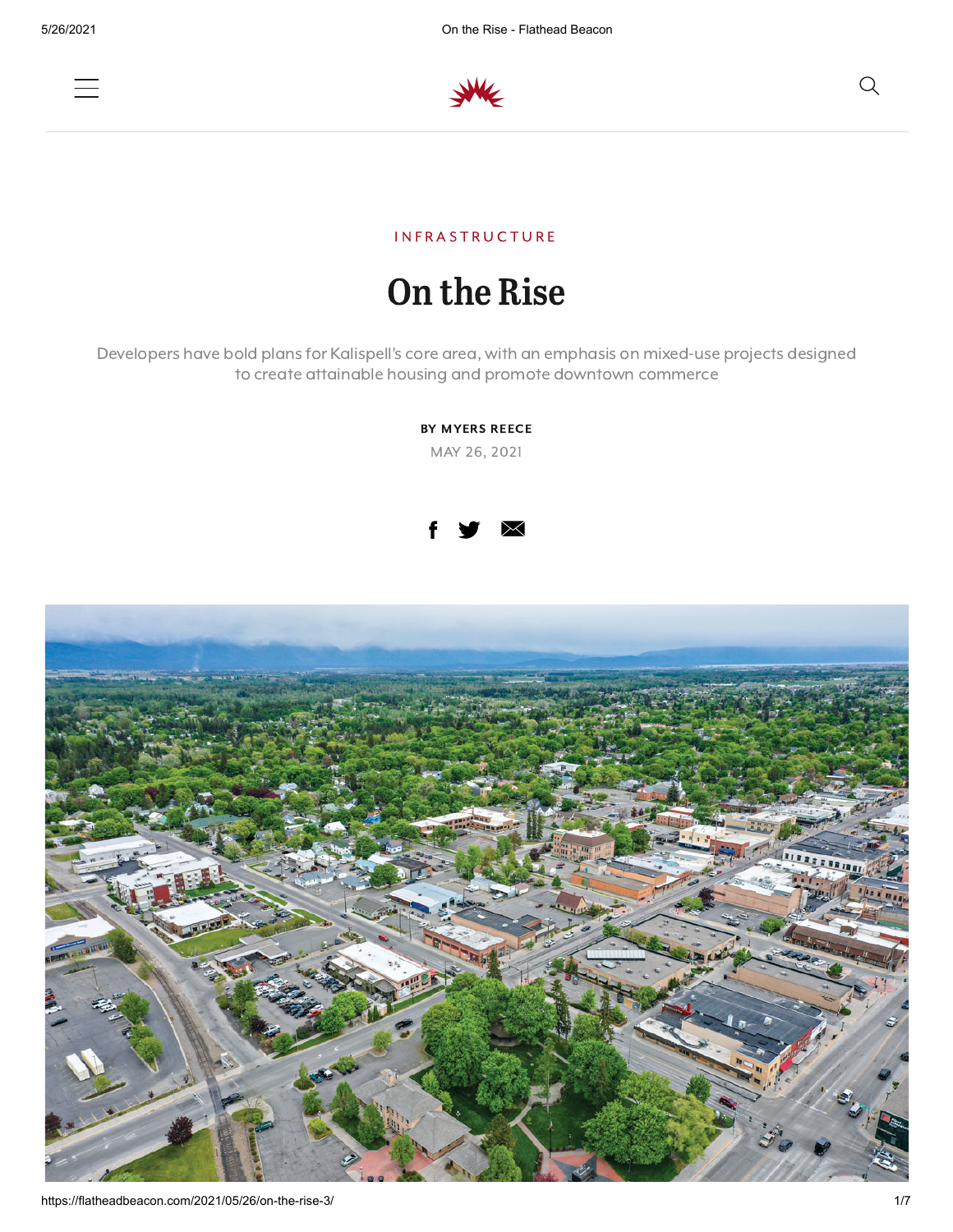Downtown Kalispell on May 19, 2021. Hunter D'Antuono | Flathead Beacon

### We will do by the control of the control of the control of the control of the control of the control of the control of the control of the control of the control of the control of the control of the control of the control o ick Ruis can see the future of Kalispell taking shape. The rest of us will be able to get a good view of it, too, when we're eating dinner on top of a 100-foot grain silo.

Ruis, a developer with an extensive track record in downtown Columbia Falls and Whitefish, is turning his attention to Kalispell, where he bought the former CHS grain elevator property on Center Street and Fifth Avenue West.

Ruis left the concrete grain silos standing and recently revealed that he's going to build a bar and restaurant on top of the historic structures, surrounded by 230 residential units spread across the property and an adjoining 5-acre parcel he purchased.

Crews will be moving dirt this summer, with underground work to be completed before winter. Starting next spring, Ruis said above-ground construction should move swiftly, as he has been stockpiling materials in warehouses he owns to counteract shortages, with the expectation of finishing the entire project by the end of 2022.

"Next March, we'll go vertical and be ready to rock and roll," Ruis said last week. "We're full steam to get this going. We're not dragging our feet."

Like other developers, Ruis is bullish on the prospects of Kalispell's core area revitalization, centered around the transformative Parkline Trail, which is now underway with crews expected to begin pulling up the railroad tracks this week.

"How fun is this going to be?" he said. "You go out your door and you can literally take a 10-mile walk and go to shops and feel safe and not worry about getting run over. It's a really cool concept. I can't wait to see what it's going to be like five years from now."

"I look at Kalispell as a sleeping giant that's just been laying there getting ready to be built out," he continued. "It's a beautiful place. There's so much land available there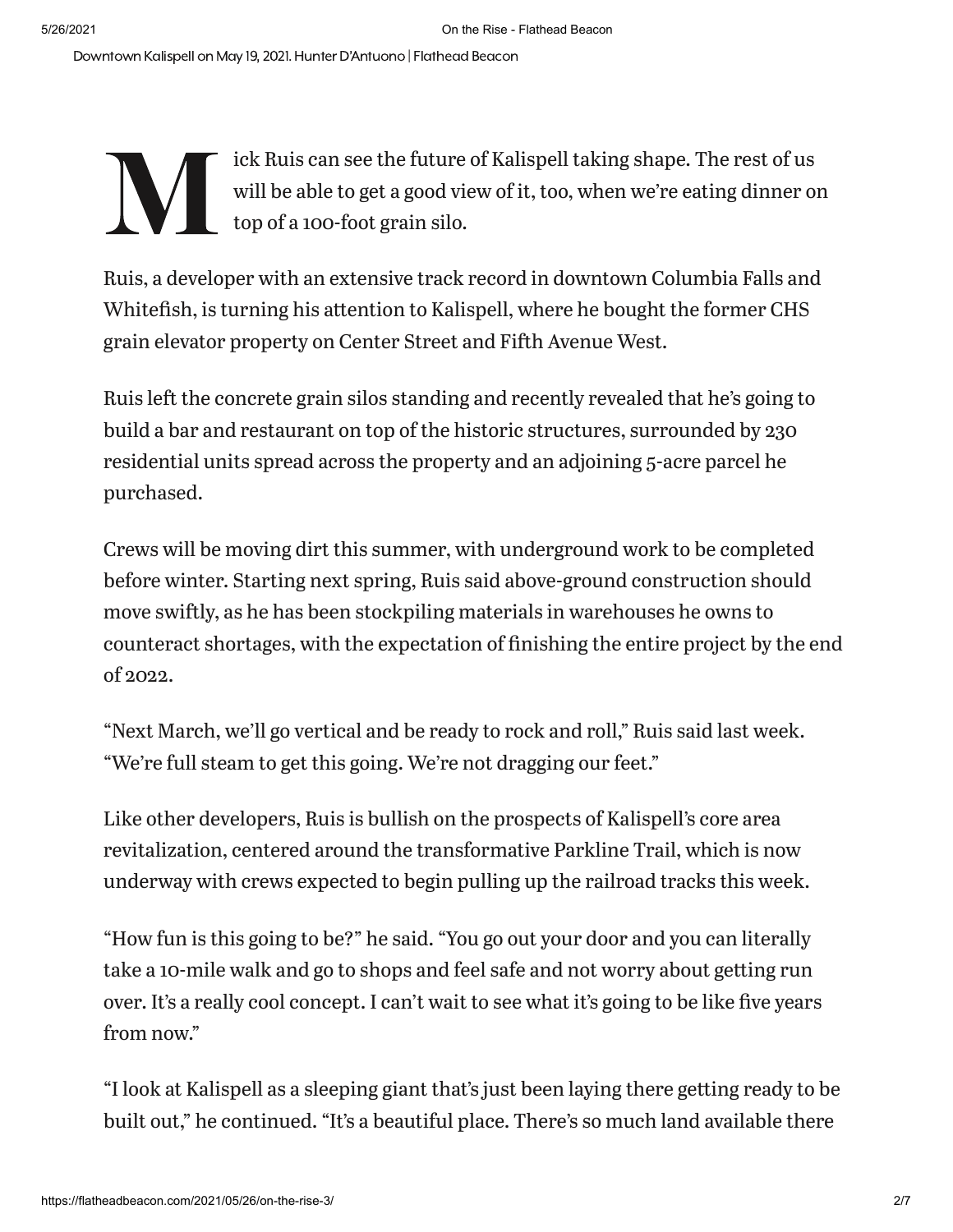compared to Whitefish, and the city is just wonderful to work with. We look forward to being a partner and getting this corridor going."

The restaurant will be perched atop the silos, while the bar will be one level lower, cut into the silos' upper sections. Patrons will enjoy expansive views of the valley and surrounding mountains. Jackola Engineering & Architecture is designing the project for Ruis Construction.

Mick Ruis' plan for the former CHS grain elevator property. Rendering courtesy of lackola Engineering and Architecture

Elsewhere in downtown, a face familiar to Ruis, Bill Goldberg, is making a similar leap from Whitefish and Columbia Falls to Kalispell. Ruis and Goldberg have worked together on a number of projects in the north valley and have now separately staked claim to property in the heart of the county seat.

Goldberg, who own Compass Construction, purchased the KM Building last year, followed by Main Street's Montgomery Ward building, which is most commonly associated with Alpine Lighting. Goldberg also bought Rockwood Ranch on Three Mile Drive, where he plans to build 400 to 500 units, although his focus will be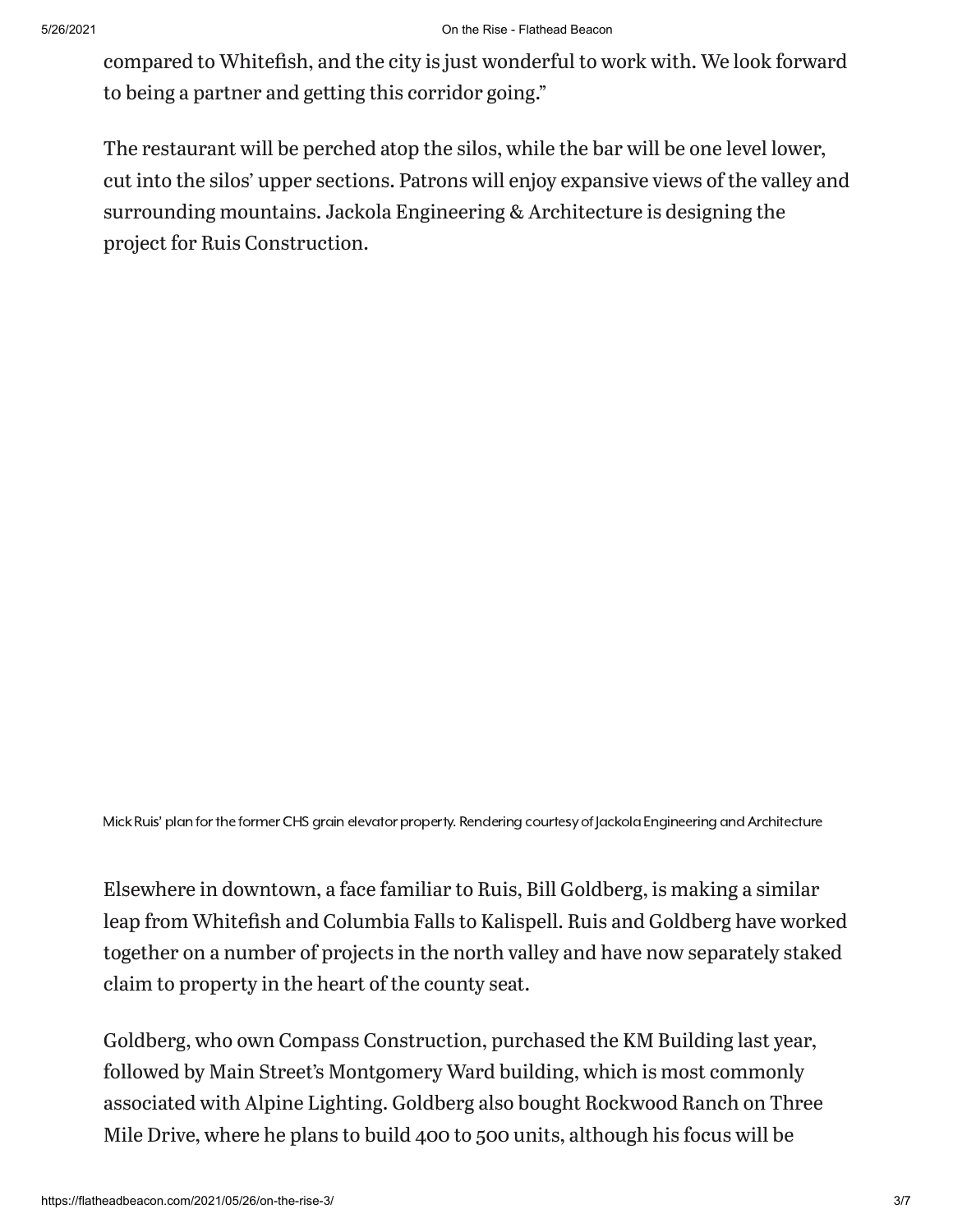#### 5/26/2021 On the Rise - Flathead Beacon

downtown. He's been part of 16 projects combined in downtown Whitefish and Columbia Falls.

Density was a central theme at the Kalispell Chamber of Commerce's May 18 Growth Summit. It's an attractive concept among municipalities and developers as a way to better utilize either existing developed areas or smaller footprints of open space, which is at a premium with skyrocketing land costs and population growth. It's one of the most prominent bottom-line-shifting tools available to keep prices down.

The appeal of that approach is evident not only in the design plans of Kalispell core area developments, but also in the many hundreds of multi-family housing units recently built, under construction or in the planning stages throughout the city and valley, typically featuring multi-level complexes that build up rather than out.

In downtown Kalispell, a guiding philosophy behind new density and infill development will be "live-work," with multi-use projects that incorporate retail, offices and housing. One of the Growth Summit's speakers was Molly McCabe, the CEO of HaydenTanner, a strategic advisory and development firm. McCabe is planning a mixed-use development along the Parkline Trail corridor.

Although McCabe is still ironing out the specific details, she said the project will involve both commercial and residential, with a mix of affordable and market-rate housing and an emphasis on supporting local retail.

"We believe in density; we believe infill is important," McCabe said. "We believe in curating the types of uses here so we can have a really vibrant community downtown. I'm excited to be moving forward on this."

"We're trying to create livable, walkable space locally," she added.

Goldberg is repurposing portions of the KM Building, which will ultimately feature a restaurant and multiple bars, in addition to its upstairs units. He also has plans to build a multi-story residential structure on the south end of the KM Building, and has locked up two other sites to do the same there.

"My real goal is to get residential units downtown," he said.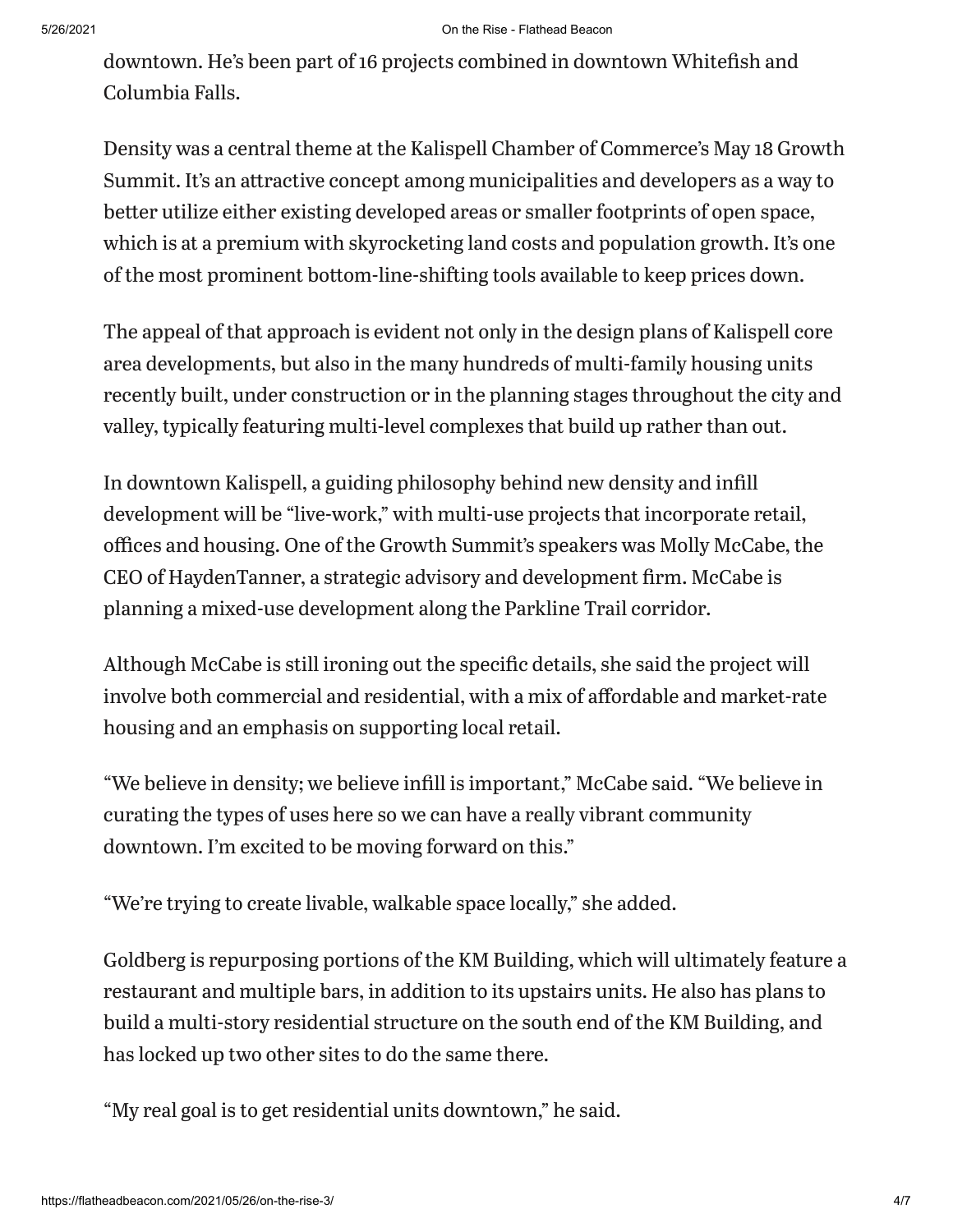Downtown Kalispell on May 19, 2021. Hunter D'Antuono | Flathead Beacon

Goldberg said Kalispell is attractive right now for both its development potential and environment, fostered by proactive and accommodating community leaders. Further contributing to that welcoming atmosphere, Goldberg said, are lower impact fees, tax-increment financing dollars and, especially, the ability to build higher than three levels, which is the maximum in Whitefish, where land prices are daunting.

While Goldberg said he has no intention of bringing a skyscraper to Kalispell, the ability to build a level or two taller helps offset other high costs, such as elevated material prices.

"With a four-story or five-story building, you start seeing a really dramatic impact on the bottom line," he said.

Those bottom-line considerations make a major difference when trying to build attainable housing, which is a central goal of both McCabe and Goldberg.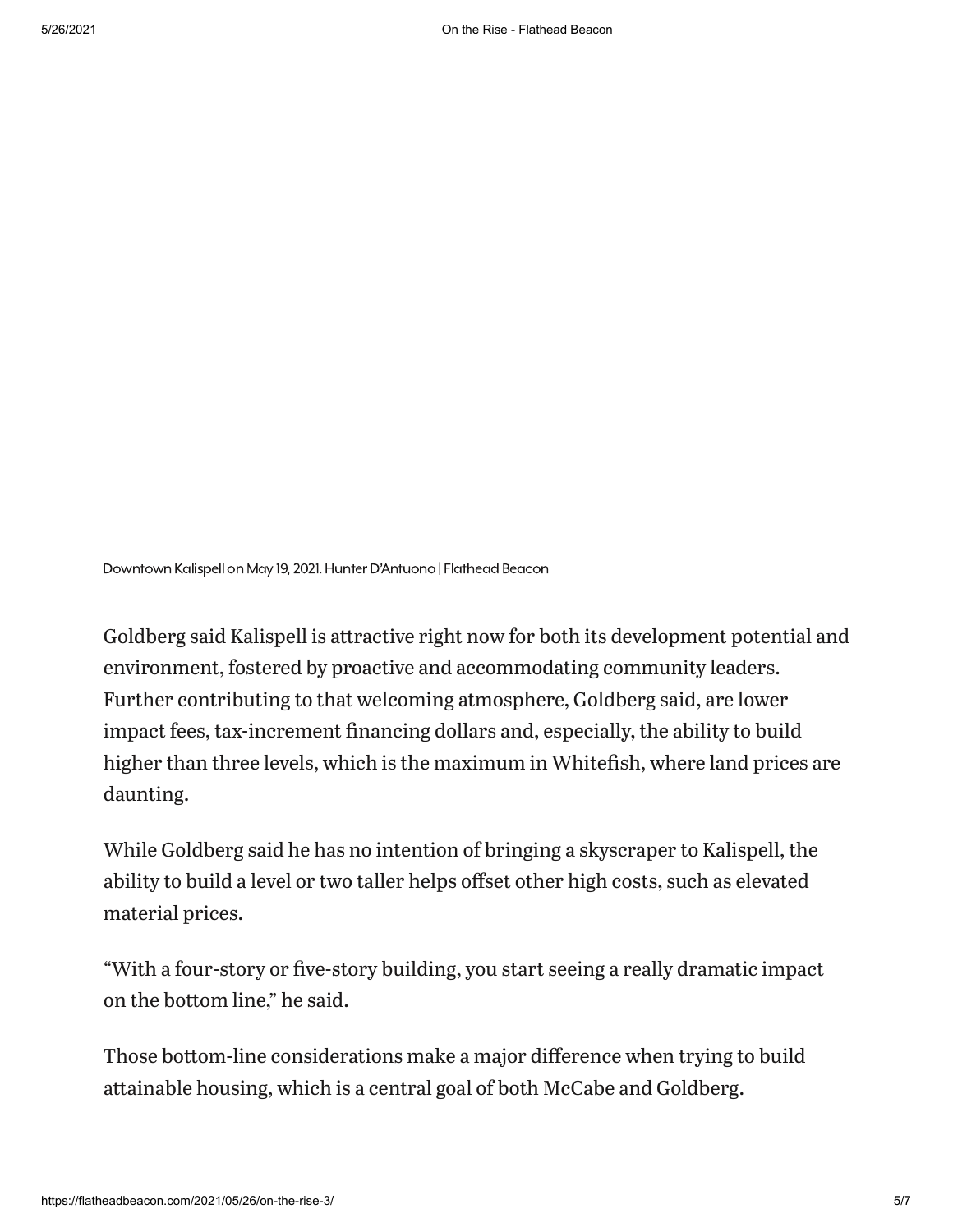#### 5/26/2021 On the Rise - Flathead Beacon

"Affordable housing is going to be the topic for a lot of people for a long time," Goldberg said. "If we can get the density, then we can create more affordability."

Cara Lemire, whose family renovated the historic Sherman Building and recently purchased the former Cardinal Hardware store, points to people like Goldberg and McCabe, as well as others, as catalysts in a coalescing effort to address attainable housing.

"If we want Kalispell to grow," Lemire said, "we can't be pushing out the multigeneration families that have lived here forever, and also families can't move back home without attainable housing."

Ruis, Goldberg, McCabe and Lemire are all excited about the accumulating momentum in reinvigorating downtown Kalispell, with Goldberg pointing out that development efforts for years shifted to the north end of town and are now circling back to the city core.

"You took some of that activity out (of downtown). How do you get it back?" Goldberg said. "That's what everybody's doing here. Seeing that now, I know that activity will bring more activity. People we work with in other communities are already saying, 'Bill, how can we get involved in the projects in Kalispell?'"

"I feel very fortunate to be part of that transition back," he added, "and the timing for me is perfect."

# Stay Connected with the Daily Roundup.

Sign up for our newsletter and get the best of the Beacon delivered every day to your inbox.

Email

Join